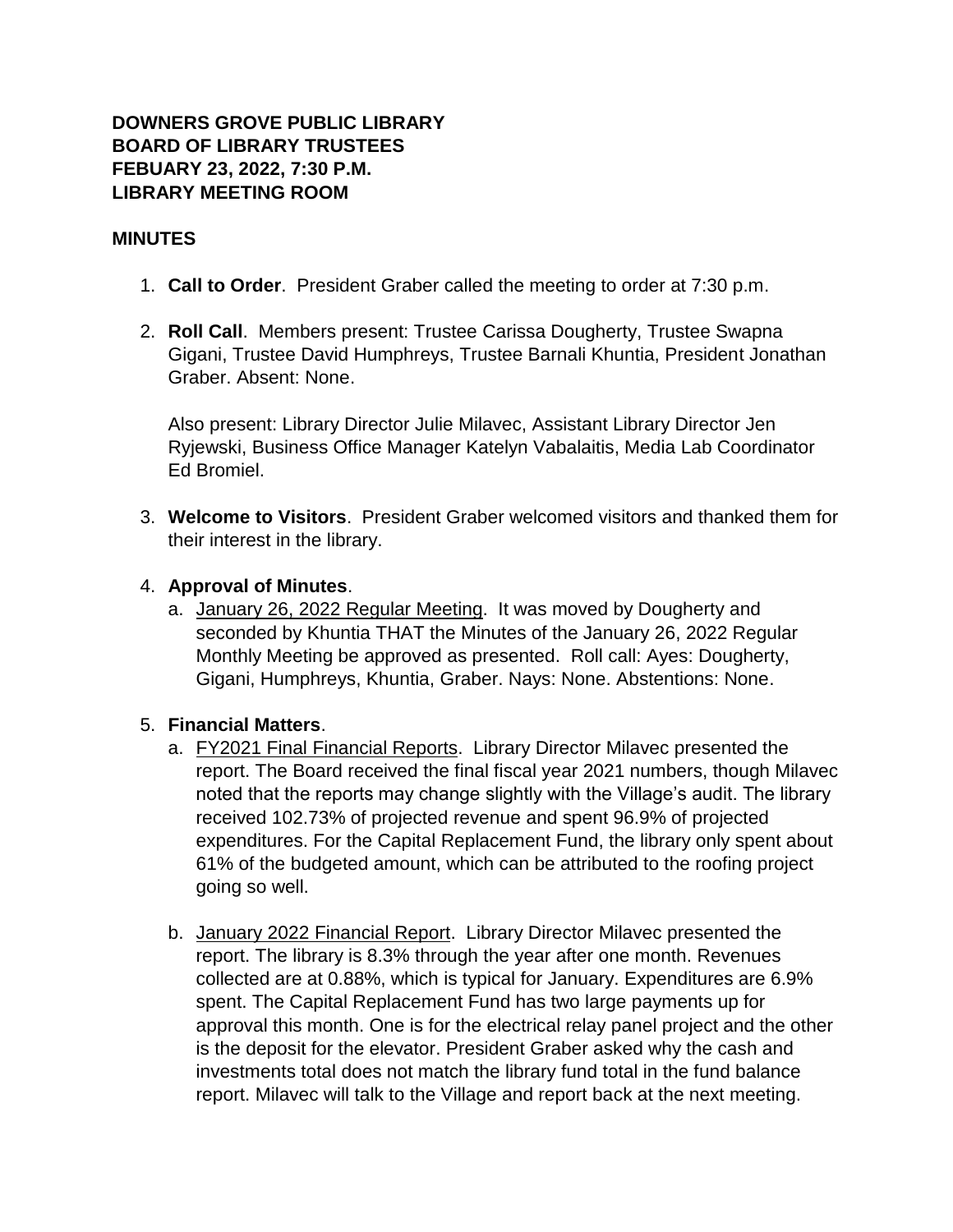- c. February 2022 Invoices. It was moved by Humphreys and seconded by Gigani THAT payment of February 2022 Capital Replacement Fund invoices totaling \$91,153.49, the payment of February 2022 Operating Fund invoices totaling \$78,386.05, the acceptance of February 2022 credit memos totaling \$96.46, and the ratification of January 2022 payrolls totaling \$247,749.20 be approved. Roll call: Ayes: Dougherty, Gigani, Humphreys, Khuntia, Graber. Nays: None. Abstentions: None.
- 6. **Public Comment on Agenda Items**. President Graber invited comment. There was none.
- 7. **Public Comment on Other Library Business**. President Graber invited comment. There was none.

## 8. **New Business**.

a. Product Architecture Workroom Reconfiguration Letter of Agreement. The workroom reconfiguration project was added to the Capital Replacement Fund for this year and it may carry over to next year. The Letter of Agreement will get the planning process started. Dan Pohrte and Tiffany Nash from Product Architecture and John Shales and Jason Perkunas from Shales McNutt met with library staff to talk about the project and the library's budget, vision, and priorities. All Letters of Agreement with the architects become addenda to the original contract with the firm. They went with a flat fee for the project, which includes the planning process for the renovation.

It was moved by Gigani and seconded by Khuntia THAT the Letter of Agreement with Product Architecture for the 2022 Workroom Reconfiguration Project in the amount of \$22,000.00 be approved as presented. Roll call: Ayes: Dougherty, Gigani, Humphreys, Khuntia, Graber. Nays: None. Abstentions: None.

b. Bibliotheca Annual Service and Maintenance Agreement Renewal. Library Director Milavec noted that new self-checks were purchased at the beginning of 2020 and they have finally come off of their first year warranties that were included in the purchase price. While the annual price has gone up with the warranty expirations, it is still below the amount the library was paying before the new self-check units were purchased.

It was moved by Khuntia and seconded by Gigani THAT the Bibliotheca Annual Service and Maintenance Agreement in the amount of \$39,389.11 be approved. Roll call: Ayes: Dougherty, Gigani, Humphreys, Khuntia, Graber. Nays: None. Abstentions: None.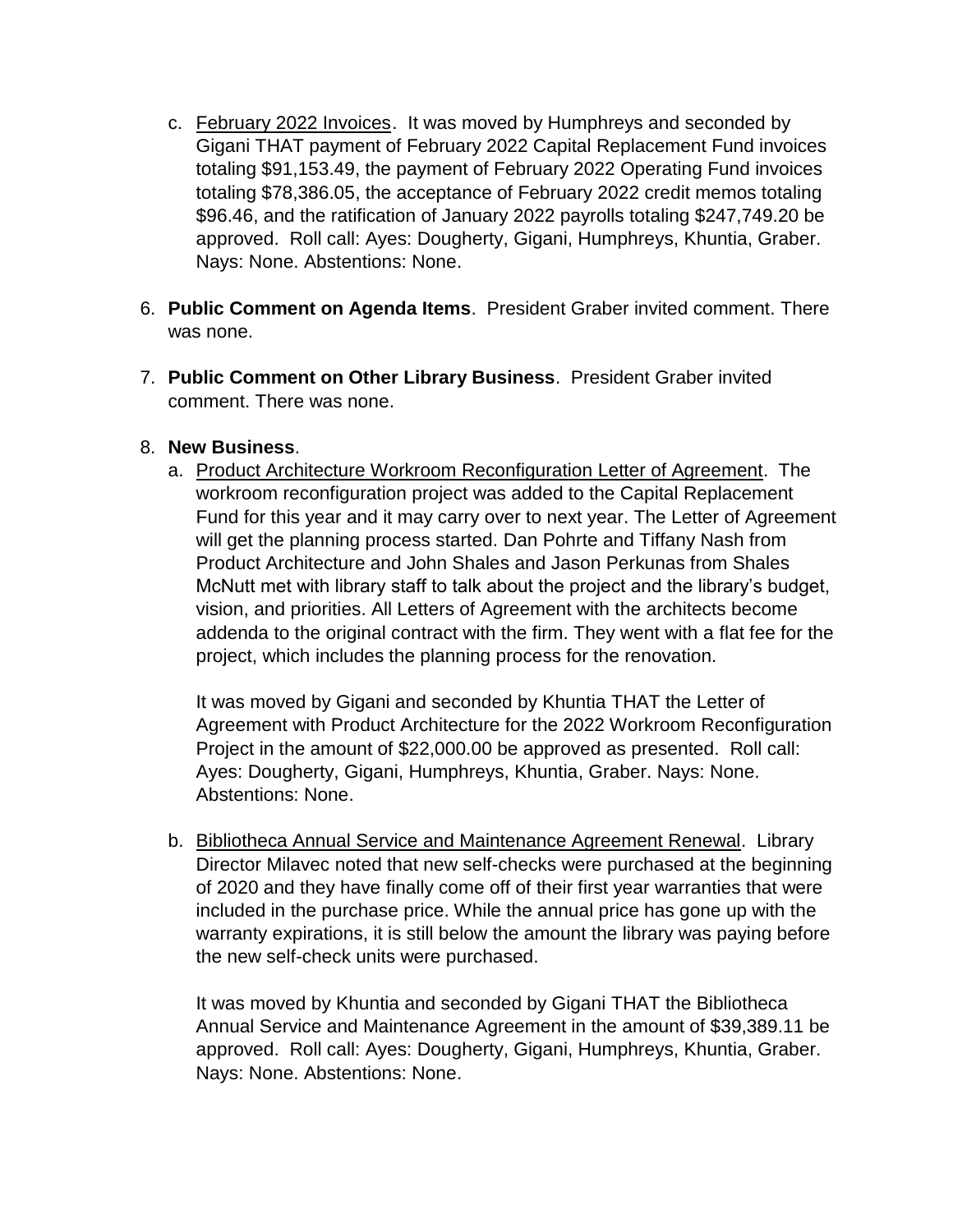c. Personnel Policy Updates to Sections 3.55 Sick Leave and 3.61 Victims' Economic Security and Safety Act (VESSA). Library Director Milavec discussed the change to the sick leave policy, noting that many staff were confused about the language previously used. It now states that if staff miss more than three consecutive work shifts, they must have a doctor's note to return. Previously, it read as missing three consecutive days, which became an equity issue among staff who did not have health insurance and had to take on an economic burden to acquire a doctor's note. The Board discussed the possibility of removing the doctor's note requirement completely in the future. The proposed changes to VESSA came from the changes made to the VESSA act to include gender and other crimes of violence.

It was moved by Humphreys and seconded by Gigani THAT the updates to Personnel Policy Sections 3.55 Sick Leave and 3.61 Victims' Economic Security and Safety Act (VESSA) be approved as presented. Roll call: Ayes: Dougherty, Gigani, Humphreys, Khuntia, Graber. Nays: None. Abstentions: None.

d. VAV Replacement Proposal. VAV replacements are included in the Capital Replacement Fund budget every year. No replacements were completed in 2021, so Building Operations Director Ian Knorr is ready to do the next round. The VAV boxes are purchased from Trane and installed by Hayes Mechanical.

It was moved by Gigani and seconded by Dougherty THAT the expenditures from the Library Capital Replacement Fund for the purchase of VAV boxes from Trane in the amount of \$28,877.00 and the installation by Hayes Mechanical in the amount of \$23,500.00 be approved. Roll call: Ayes: Dougherty, Gigani, Humphreys, Khuntia, Graber. Nays: None. Abstentions: None.

## 9. **Unfinished Business**.

a. COVID-19 Response and Phased Reopening Plan. In early February, the decision was made to reopen conference rooms and bring back in-person programming. When the Illinois mask mandate is lifted, the library will move to masks optional. Masks will be required for children and family programs and staff will revisit that mask rule towards the end of March. The play café and play areas remain closed for the time being.

It was moved by Humphreys and seconded by Khuntia THAT the Library Director be reauthorized to continue to make temporary policy changes in consultation with the Board President and within the parameters of the COVID-19 Response and Phased Reopening Plan as presented. Roll call: